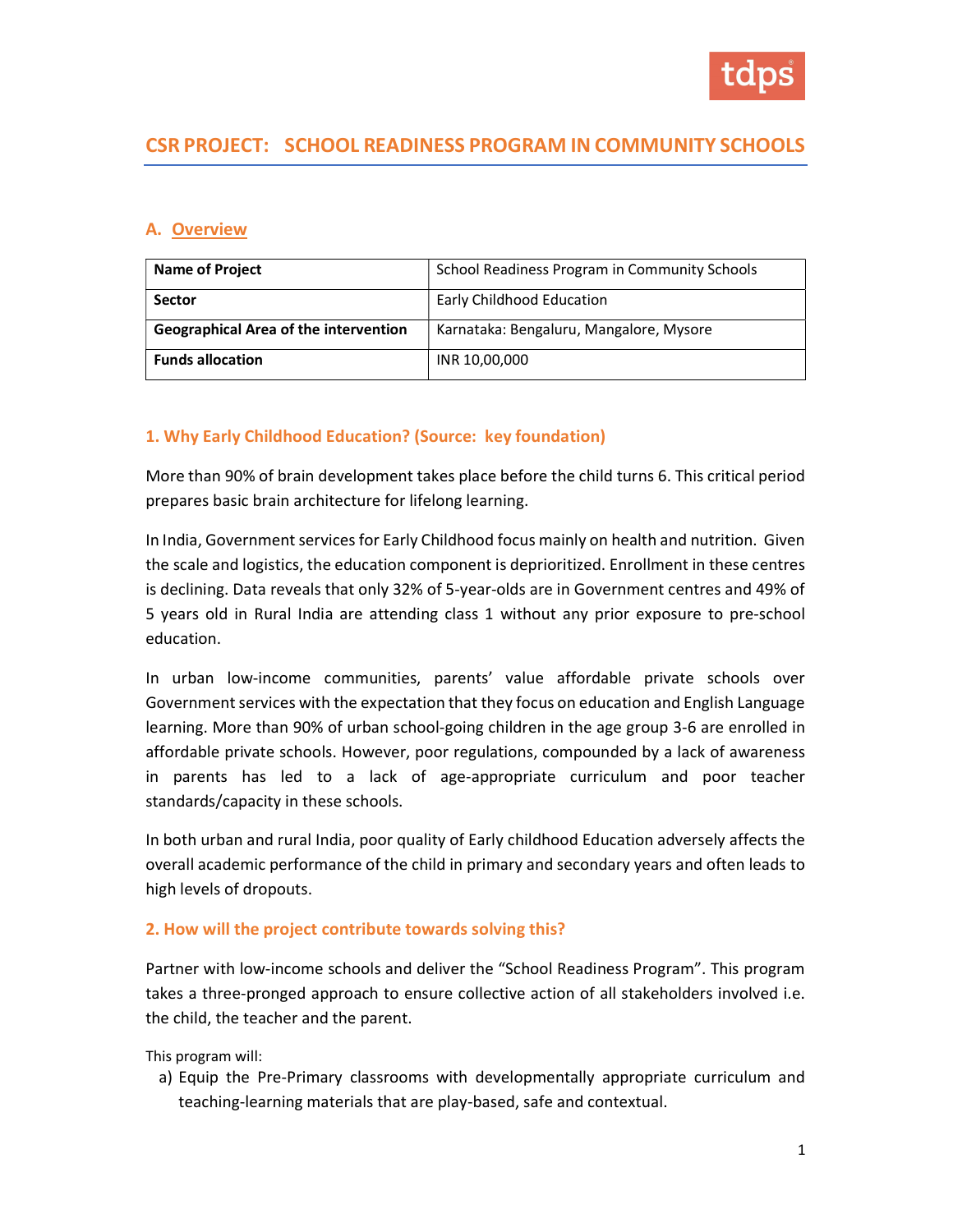

- b) Build the capacity of the teachers through targeted training and one-on-one coaching.
- c) Empower parents to partner in the education of their child through workshops and weekly worksheets.

Research indicates that globally the best interventions in Early Childhood Education, are targeted towards change in both school and home environments through working with teachers and parents.

Along with these components, it will also ensure that each school is tagged to a Program Manager who will monitor and support the school in ensuring effective delivery of every component of the School Readiness program.

### 3. Implementing/ Partner Agency

TDPS will partner with Key Education Foundation (KEYED), a Bangalore based NGO working to improve the quality of Early Childhood Education for children from low-income communities. KEYED is a non profit company approved under Secetion 12AA and registered under Section 80 G of the Income Tax Act 1961 as mandated. KEYED have conceptualized the project and commenced implementation in June 2020. A profile of the foundation is enclosed.

#### B. Project Details

#### 1. Beneficiary Details

| No. of schools | No. of children | No. of teachers | No. of parents |
|----------------|-----------------|-----------------|----------------|
|                | 4.000           | 200             | 4.000          |

#### 2. Proposed actions

| Sr. No.       | <b>Proposed Actions</b>                                                                |
|---------------|----------------------------------------------------------------------------------------|
| 1             | Delivery of 6 books + Parent worksheet to every child                                  |
| $\mathcal{P}$ | Delivery of ECE kit to newly enrolled schools                                          |
| 3             | Online Pre-Service teacher training for 25 hours for newly inducted teachers           |
| 4             | Ongoing cluster level teacher training and Self Driven Learning Modules                |
| 5             | Fortnightly visit/call the school by expert Program Manager for audit and coaching     |
| 6             | Parent Workshop in all School (1 <sup>st</sup> , 2 <sup>nd</sup> and 3 <sup>rd</sup> ) |
|               | <b>Impact Assessment</b>                                                               |
| 8             | Weekly disbursement of parent worksheet to every family                                |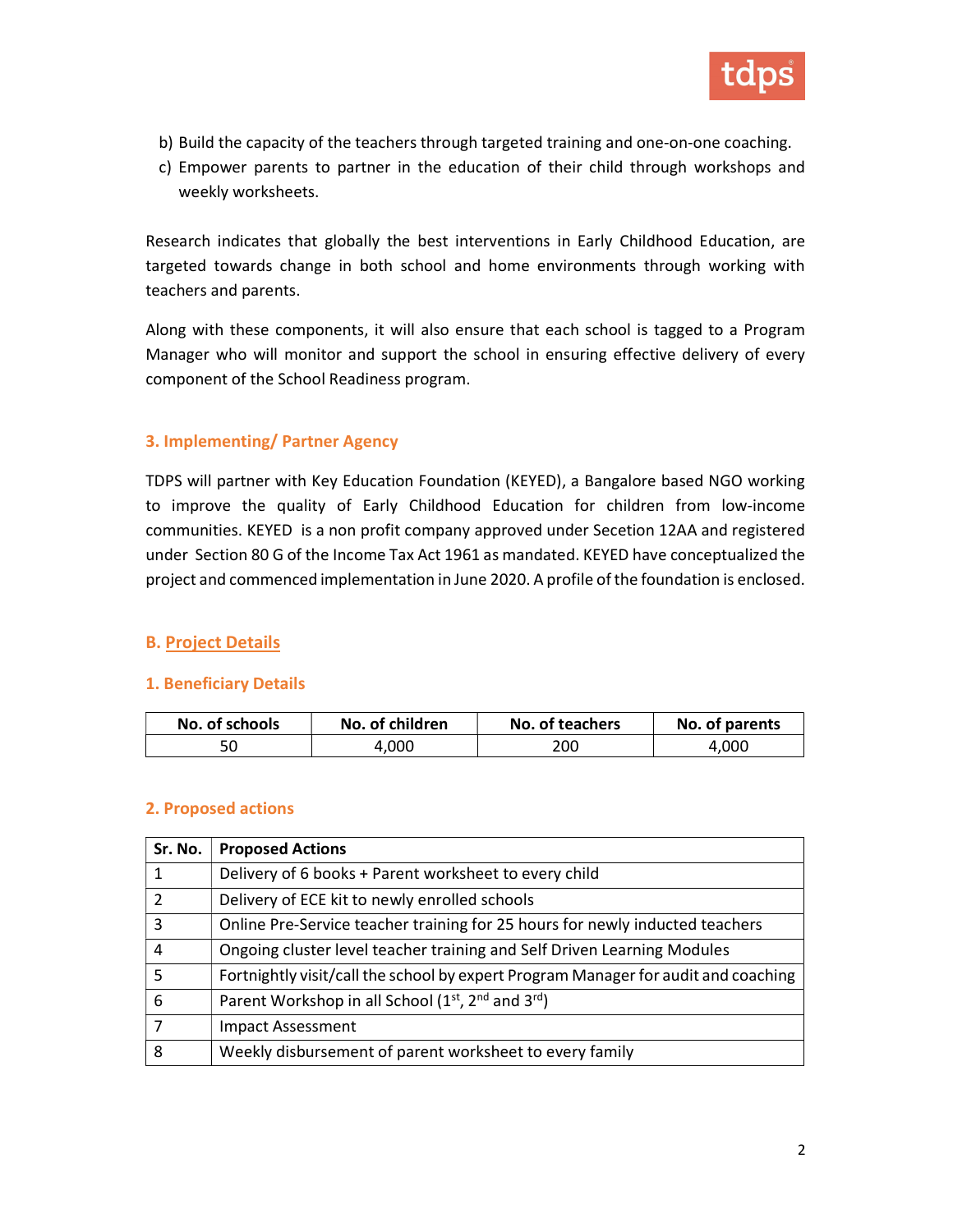

#### 3. Budget for the Project

| <b>Budget Head</b>                                                                     | Cost        |
|----------------------------------------------------------------------------------------|-------------|
| Book material, Program Manager & Product development cost                              | 41,00,000   |
| Trainings, Product Development, Logistic, Monitoring evaluation & Project<br>Overheads | 21,20,000   |
| Organizational Overhead                                                                | 20,00,000   |
| <b>Total</b>                                                                           | 82,20,000/- |

\* Cost in Indian Rupees

#### 4. TDPS Contribution

It is proposed to earmark Rs.10,00,000 as contribution for this project. Initially Rs 5.00 lacs will be released before March 31 2021 and the balance will before June 30 2021. Further allocation for the project will be based on project progress and as mutually agreed. An MOU is proposed to be signed with KEYED in this regard.

## 5. Impact of the Project as on date:

| S.No | <b>Milestones</b>                                                                                                                                                                                   | Output                                                                                                       | <b>Outcome</b>                                                                                                                                                                                 |
|------|-----------------------------------------------------------------------------------------------------------------------------------------------------------------------------------------------------|--------------------------------------------------------------------------------------------------------------|------------------------------------------------------------------------------------------------------------------------------------------------------------------------------------------------|
| A    | Teaching<br>Learning<br>provided:<br>Material<br>High<br>quality,<br>age-<br>curriculum<br>appropriate<br>teaching-learning<br>and<br>materials provided to all<br>children                         | 100% of children are using<br>the books                                                                      | Implementation<br>of<br>a<br>holistic<br>age-appropriate<br>curriculum for every child<br>resulting in<br>increased<br>student engagement<br><i>in</i><br>learning<br>play-based<br>at<br>home |
| B    | <b>Teacher Capacity Building</b><br>conducted:<br>Teachers<br>the<br>possess<br>knowledge, skills<br>and<br>mindset to implement<br>play-based<br>teaching<br>thier<br>practices<br>in<br>classroom | 90 % teacher attendance<br>90 % teacher attendance<br>Teachers start consuming<br>the audio-visual resources | Improved<br>Teacher<br>Capacity - Knowledge,<br>Skills and Mindsets to<br>continue learning at home<br>during school shutdown                                                                  |
| C    | Parent<br>Engagement<br>activities<br>conducted:<br>the<br>Parents<br>have                                                                                                                          | 60% of parent attendance<br>90% worksheet<br>completion                                                      | understanding<br>Increased<br>of<br>developmentally                                                                                                                                            |